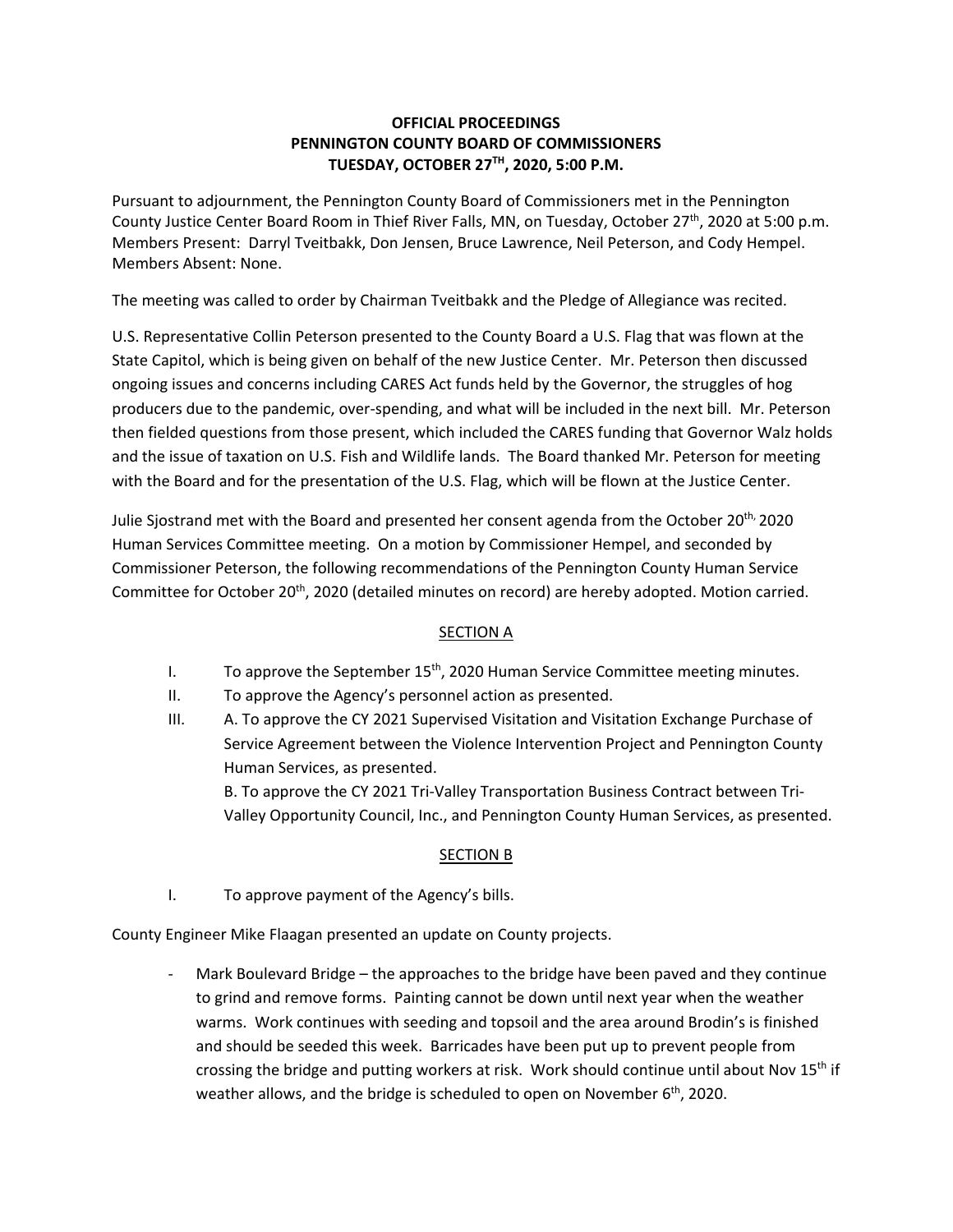‐ C.D. 96 (south of St. Hilaire) – Davidson Construction continues to repair the south slope of the ditch, with the project expected to be completed in a few weeks.

Erik Beitel – Emergency Mgmt. Director presented an update on behalf of the CARES Grant Committee. Round 1 totaled \$793,428.55 in grant distributions, with Round 2 making an additional \$434,000 available to business and non‐profits. As of 10/23/20 the Committee received 44 grant applications for a total request of \$948,000. Including the allowable portions of the DMV and Auditor's office projects, County COVID‐19 expenses are expected to be \$500,000. Commissioner Lawrence discussed the proposed technology updates to the Board room, including two cameras and an upgraded phone system to allow conference calls through the sound system. Mr. Beitel stating that North township has returned their CARES allocation to the County and Smiley Township is expected to return some as well.

Inter-County Nursing Director Kayla Jore presented a COVID-19 update. Pennington County has 12 new cases today and 29 active cases, both record numbers. The ICNS continues to work hard with contact tracing with other counties and MDH assisting as well. She stated that ICN is advertising for a 20 hour per week position to assist with the pandemic work. They assisted with the testing and tracing at Northern Pride and continue to work with the schools and other local businesses as well. Lately they have fielded multiple calls regarding businesses not following social distancing and mask mandates. Ms. Jore also discussed new saliva testing available to residents, which is free and offered as part of a 23‐ county pilot program through MDH. After registering online, applicants receive a free test kit the next day and reliable results in a couple of days. She is hopeful that the convenience and quick turnaround time results in more people tested and a slow in the spread of COVID‐19. She noted that lately asymptomatic transmission has increased, which she believes is due to people being indoors more and gathering, and many people are also frustrated with the pandemic and have let their guard down.

Ms. Jore stated that the drive-through flu clinic was held on October 24<sup>th</sup>, 2020 and 47 flu shots were administered. Traffic flowed smoothly during the clinic and it was a good exercise in preparation for a future, mass COVID‐19 vaccination.

Alecia Hunt and Mary Anne Lofberg of the TRF Area Food Shelf met with the Board and stated that the COVID‐19 pandemic has created a large demand for their services. In the first 9 months of 2020 they have served 1713 households, distributed approximately 296,000 pounds of food, held mass food distributions to the public, and are serving 41 communities. They have maintained their inventory and costs with grants and donations, but funding is still an issue and they have been told they are ineligible for a CARES grant. Motioned by Commissioner Peterson, seconded by Commissioner Hempel, to approve a direct allocation of CARES Act funding to the TRF Area Food Shelf in the amount of \$15,000. Commissioner Jensen suggested increasing the allocation amount to \$20,000, which was agreed upon by Commissioners Peterson and Hempel. Upon vote the motion was unanimously carried.

Motioned by Commissioner Lawrence, seconded by Commissioner Jensen, to appoint Kevin Erickson as a voting delegate to MCIT with Commissioner Tveitbakk as Alternate. Motion carried.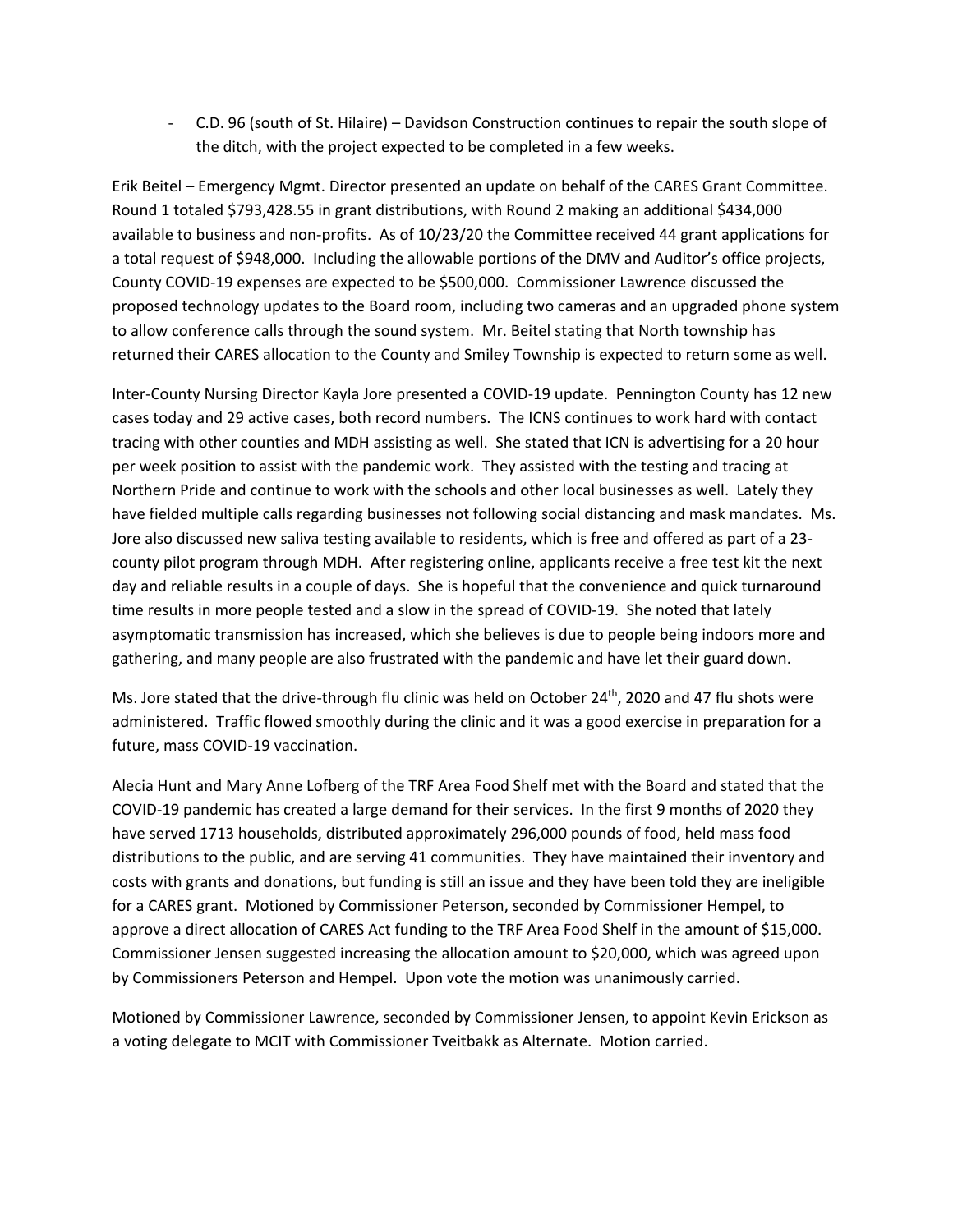Motioned by Commissioner Hempel, seconded by Commissioner Lawrence, to approve an agreement between Pennington County and USICG (HILDI, Inc.) for consulting and actuarial services for the period of January 1<sup>st</sup>, 2021 through December 31<sup>st</sup>, 2022 at a cost of \$3,300-\$3,600. Motion carried.

County Coordinator Kevin Erickson stated that the TRF Rifle Club has requested an extension to their lease with Pennington County for use of a section of the Old Arena. The current lease is for 5 years and expires on September  $1<sup>st</sup>$ , 2021. After discussion, the issue was referred to the Building Committee.

Motioned by Commissioner Jensen, seconded by Commissioner Peterson, to close the Board meeting at 6:16 p.m. pursuant to MN Statute 13D.05, subd (2) for preliminary consideration of allegations or charges against an individual subject to Board authority.

Motioned by Commissioner Hempel, seconded by Commissioner Peterson, to reopen the Board meeting at 6:38 p.m. Motion carried.

Motioned by Commissioner Jensen, seconded by Commissioner Peterson, to approve the termination of an employee subject to the Board of Commissioner's authority, identified in the attached confidential exhibit as Employee A. Motion carried.

County Sheriff Ray Kuznia presented the following personnel items regarding the LEC.

Motioned by Commissioner Jensen, seconded by Commissioner Peterson, to approve the hire of Blayke Sunsdahl for the position of Part-Time Corrections Officer effective October 28<sup>th</sup>, 2020. Motion carried.

Sheriff Kuznia discussed the need to hire a FT Deputy Sheriff due to an internal transfer to the Drug Task Force. Also requested was permission to advertise for a Part‐Time Deputy Sheriff (75% FTE) to cover transports, Justice center lobby security, etc. Motioned by Commissioner Lawrence, seconded by Commissioner Hempel, to authorize the Sheriff to advertise for one Full‐Time Deputy Sheriff and one Part‐Time Deputy Sheriff as discussed above. Motion carried.

County Coordinator Kevin Erickson stated that representatives from Pennington and Marshall County interviewed four candidates for the position of Ag Services Director, a shared position that is employed by Marshall County and 50% funded by Pennington County. Motioned by Commissioner Jensen, seconded by Commissioner Peterson, to approve the selection of Kyle Jore as Ag Services Director for Pennington and Marshall County. Motion carried. The Marshall County Board will vote on the hire on November  $5<sup>th</sup>$ , 2020.

Motioned by Commissioner Jensen, seconded by Commissioner Lawrence, to approve the Board minutes of October 13<sup>th</sup>, 2020 as written. Motion carried.

Motioned by Commissioner Lawrence, seconded by Commissioner Hempel, to approve payment of the Human Services warrants totaling \$306,325.67, the Auditor and Manual warrants for January‐ September, 2020 totaling \$25,509,282.12, and also the following Commissioner warrants. Motion carried.

| County Revenue | \$114,172.75 |
|----------------|--------------|
| Road & Bridge  | \$5,572.28   |